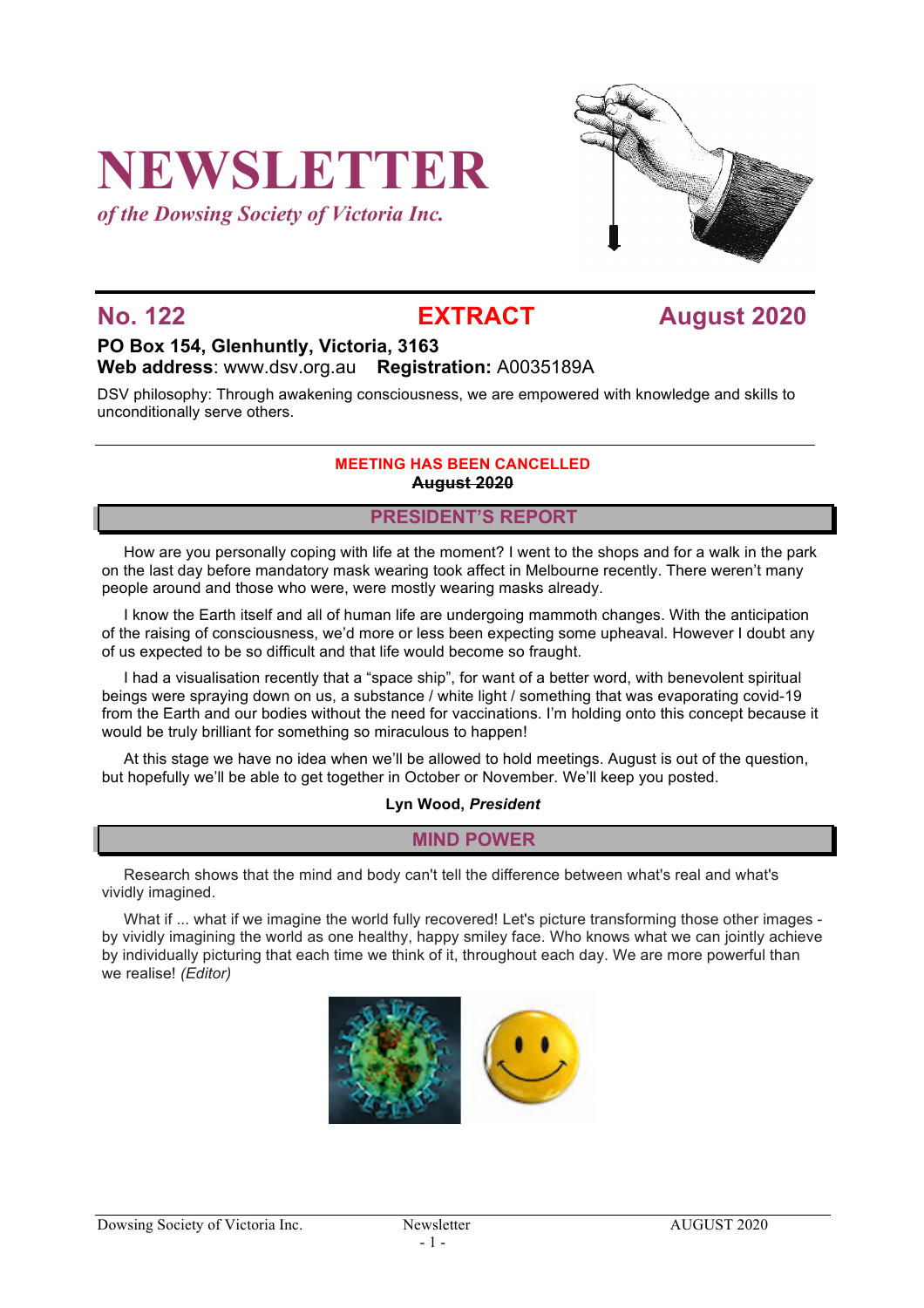### **BENEFITS OF BICARBONATE OF SODA FOR HEALTH … continued**

*We ran an article in the June DSV Newsletter which was well received. The details kindly provided by DSV Committee member, Bev Ellison, were too many to include there, so this is a continuation.*

Most people are familiar with bicarbonate soda (baking soda, not to be confused with baking powder). It has so many far-reaching benefits beyond what we're familiar with.

#### **Anti-Fungal and Antibacterial**

Baking soda has been shown to kill off bacteria including **streptococcus mutans**, which is a type of bacteria associated with tooth decay. It is also effective against various fungal groups including yeasts, dermatophytes and moulds that cause skin and nail infections in humans.

#### **Boosts Kidney Health**

Research reveals that baking soda uses include the promotion of kidney health. A clinical study published in the Journal of the American Society of Nephrology looked at the effects of sodium bicarbonate on 134 patients with chronic kidney disease (CKD) and low-blood bicarbonate levels. The subjects who supplemented with bicarbonate tolerated it well and were significantly less likely to experience rapid progression of their kidney disease.



- · Ear Candling • Property Dowsing
- · Super Concentrates household products

#### **Alleviates Urinary Tract Infections**

According to the Centers for Disease Control and Prevention (CDC), urinary tract infections (UTIs) are one of the most common infections and Mayo Clinic suggests that women have a higher risk of developing a UTI than men.

Overall, baking soda appears to be an easy, inexpensive way to improve UTI symptoms accompanied by acidic urine with little to no unwanted side effects.

#### **Reduces Muscle Pain and Fatigue**

Is there a benefit to using baking soda as a training aid? According to the author Dr Louise Mary Burke, "It could be useful to try and support the training session to allow the athlete to train harder, but also to reduce some of the negative side effects of having a high acidity in the muscle so you may get less damage to the muscle and a better training outcome in the long term.

#### **Helps Alleviate Chemotherapy Side Effects**

Chemotherapy side effects make the list of baking soda uses for health. If you or someone you know has gone through chemotherapy, then you probably already know how bad the side effects of this cancer treatment can be. For example, undesirable changes to the mouth and throat can occur in some patients.

Rinsing with a baking soda mixture daily can help to improve these unwanted side effects of chemo. Combine a fourth of a teaspoon of baking soda, an eighth of a teaspoon of sea salt with one cup of warm water and rinse your mouth three times per day. Each time, follow the baking soda salt mixture with a rinse of just plain warm water.

#### **Hair and Teeth**

**Hair cleanser -** Add a teaspoon to your shampoo, rub it into your hair and rinse as usual. Baking soda shampoo is ultra clarifying so it's a great way to remove dirt and oil as well as residue that is left over from hair products.

#### **Brush and Comb Cleaner**

Create a paste by combining two teaspoons of baking soda with one cup of water. Coat your brushes and combs with this paste and then rinse thoroughly.

#### **Homemade Toothpaste**

Baking soda toothpaste is a great way to improve dental health. It is known to increase plaque removal that is why it's commonly used in both conventional and natural toothpaste. Straight baking soda has abrasive qualities and over time it may wear away enamel. Instead, to keep fresh breath, you can add it to your toothpaste, make your own homemade toothpaste, or just dip your toothbrush in baking soda a few times a week.

#### **Teeth Whitener**